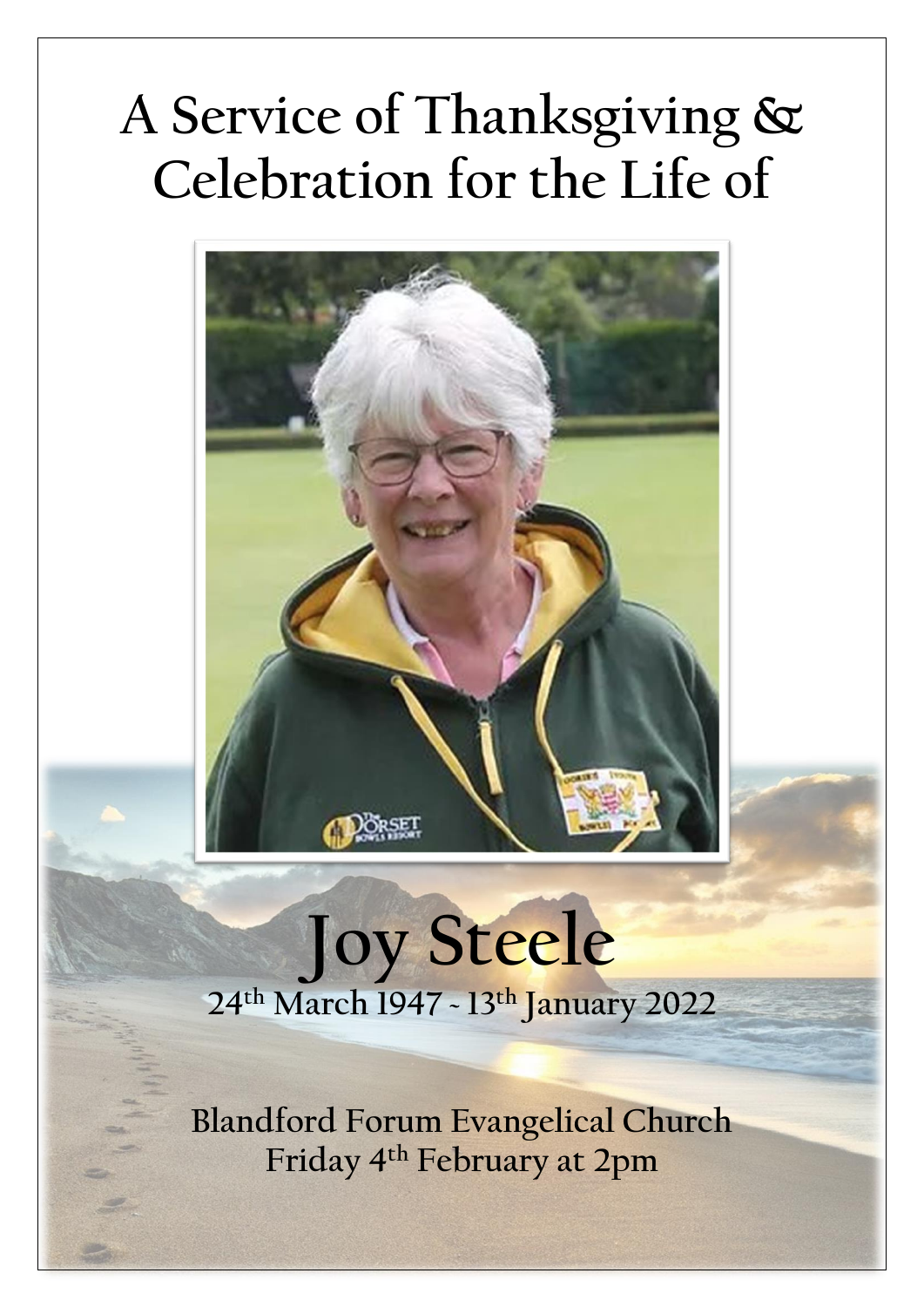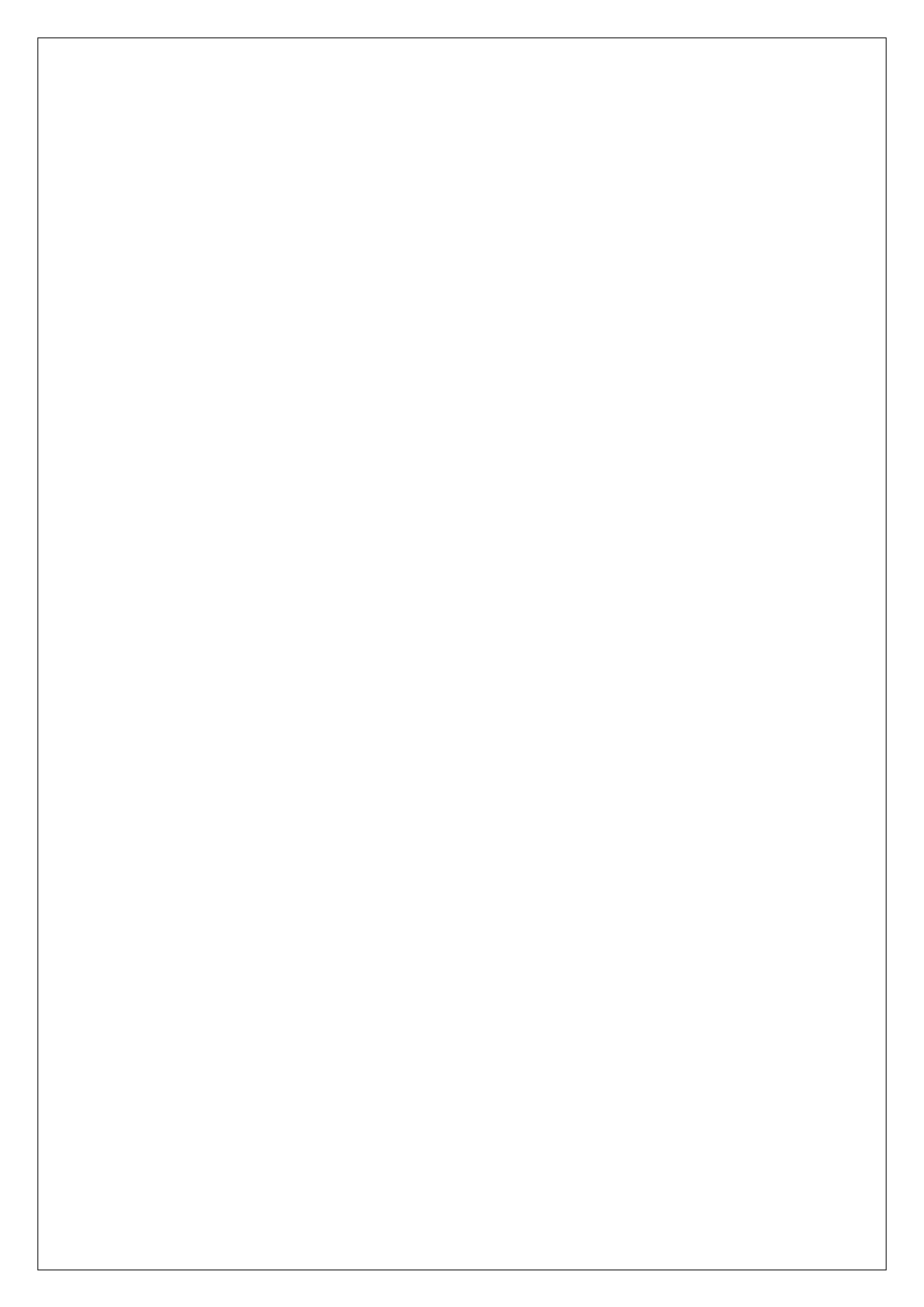# **ORDER OF SERVICE**

**Welcome & Opening Prayer**

**The Lord's My Shepherd**

The Lord's my shepherd, I'll not want; He makes me down to lie In pastures green; he leadeth me The quiet waters by.

My soul he doth restore again, And me to walk doth make Within the paths of righteousness, E'en for his own name's sake.

Yea, though I walk through death's dark vale, Yet will I fear no ill; For thou art with me; and thy rod And staff me comfort still.

> My table thou hast furnishèd In presence of my foes; My head thou dost with oil anoint, And my cup overflows.

Goodness and mercy all my life Shall surely follow me; And in God's house forever more My dwelling place shall be.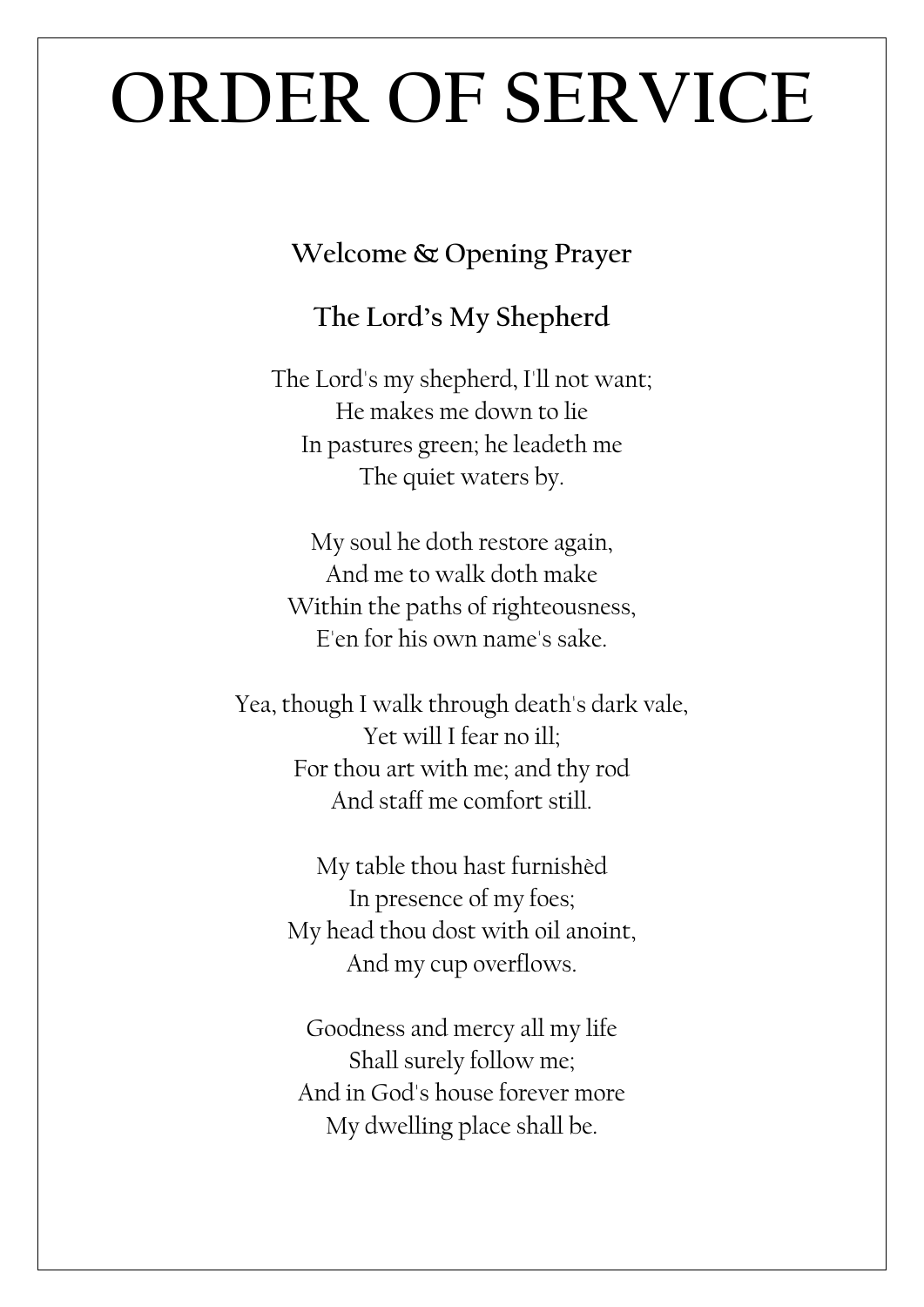

**Musical Interlude** *Krista & Charlotte*

**Joy's Early Life** *Dale Carmichael*

**Tribute – Church & Personal** *Brook MacCallum*

**Tribute – Bowls & Personal** *Steve Tamplin*



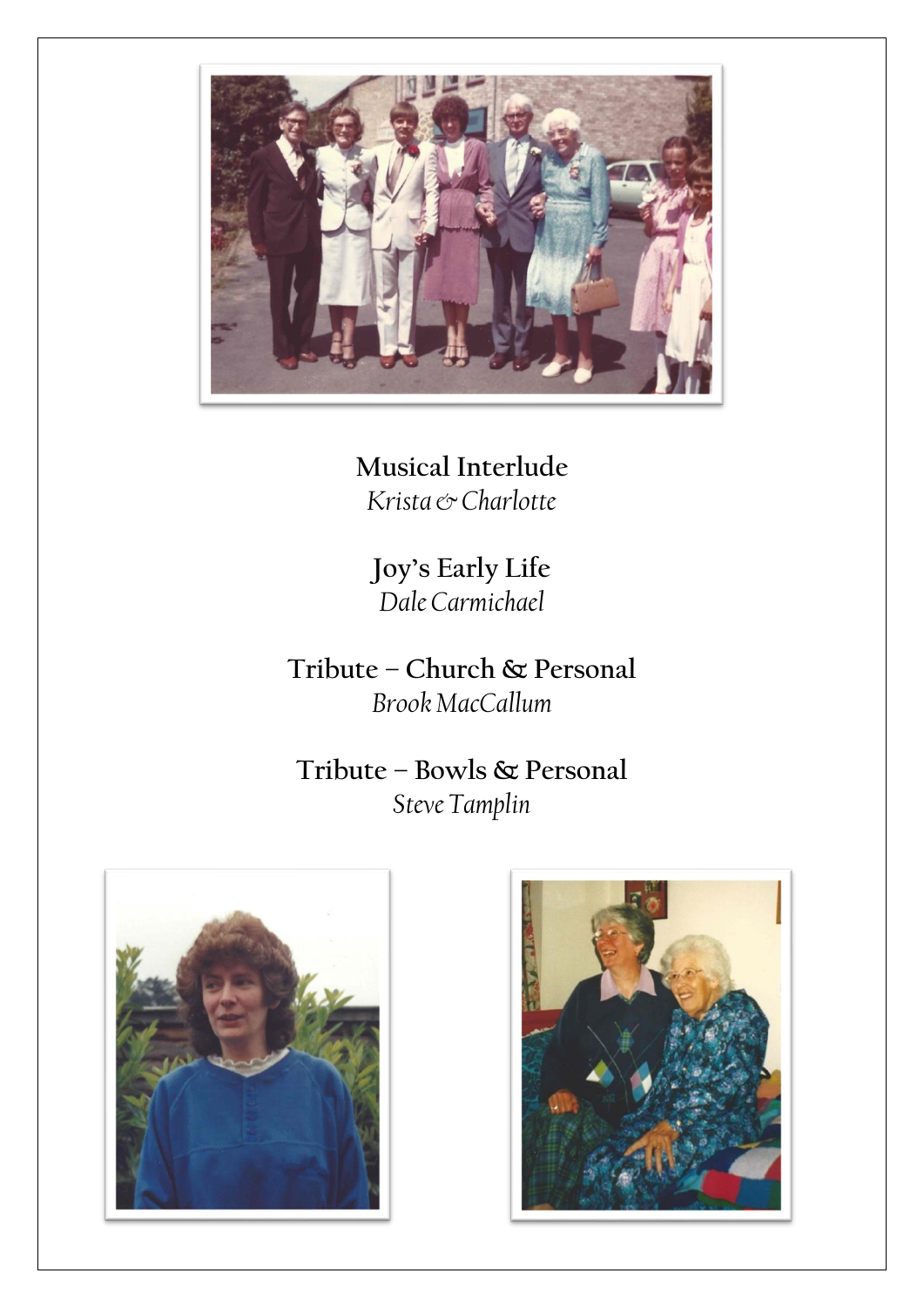### **Just As I Am**

Just as I am, without one plea, But that Thy blood was shed for me, And that Thou bid'st me come to Thee, O Lamb of God, I come! I come!

Just as I am, and waiting not To rid my soul of one dark blot, To Thee whose blood can cleanse each spot, O Lamb of God, I come, I come!

Just as I am, though tossed about With many a conflict, many a doubt; Fightings within, and fears without, O Lamb of God, I come, I come!

Just as I am, poor, wretched, blind; Sight, riches, healing of the mind; Yes, all I need, in Thee to find, O Lamb of God, I come, I come!

Just as I am, Thou wilt receive, Wilt welcome, pardon, cleanse, relieve; Because Thy promise I believe, O Lamb of God, I come, I come!

Just as I am, Thy love unknown Has broken every barrier down; Now, to be Thine, yea, Thine alone, O Lamb of God, I come, I come!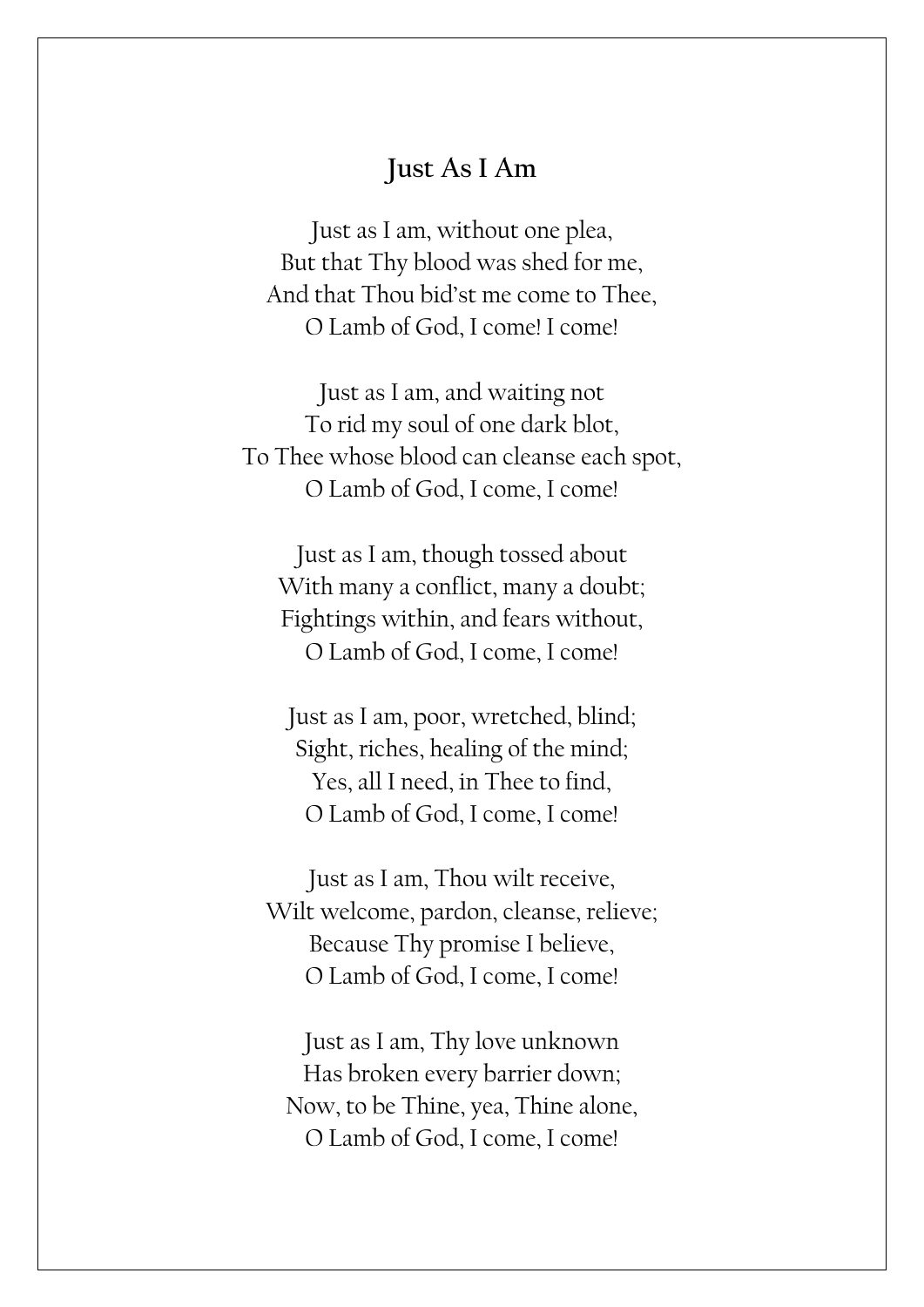#### **Bible Reading - Philippians 4:4-7** *Sandra Connor*

**Reflection & Prayer** *Brook MacCallum*

#### **Be Thou My Vision**

Be Thou my vision, O Lord of my heart Naught be all else to me, save that Thou art Thou my best thought, by day or by night Waking or sleeping, Thy presence my light

Be Thou my wisdom, and Thou my true word I ever with Thee and Thou with me, Lord Thou my great Father, and I Thy true son Thou in me dwelling and I with Thee one

Riches I heed not, nor vain, empty praise Thou mine inheritance, now and always Thou and Thou only first in my heart High King of heaven, my treasure Thou art

High King of heaven, my victory won May I reach heaven's joys, O bright heaven's sun Heart of my own heart, whatever befall Still be my vision, O ruler of all.

#### **Blessing & Close**

*Please take a flower with you as you leave*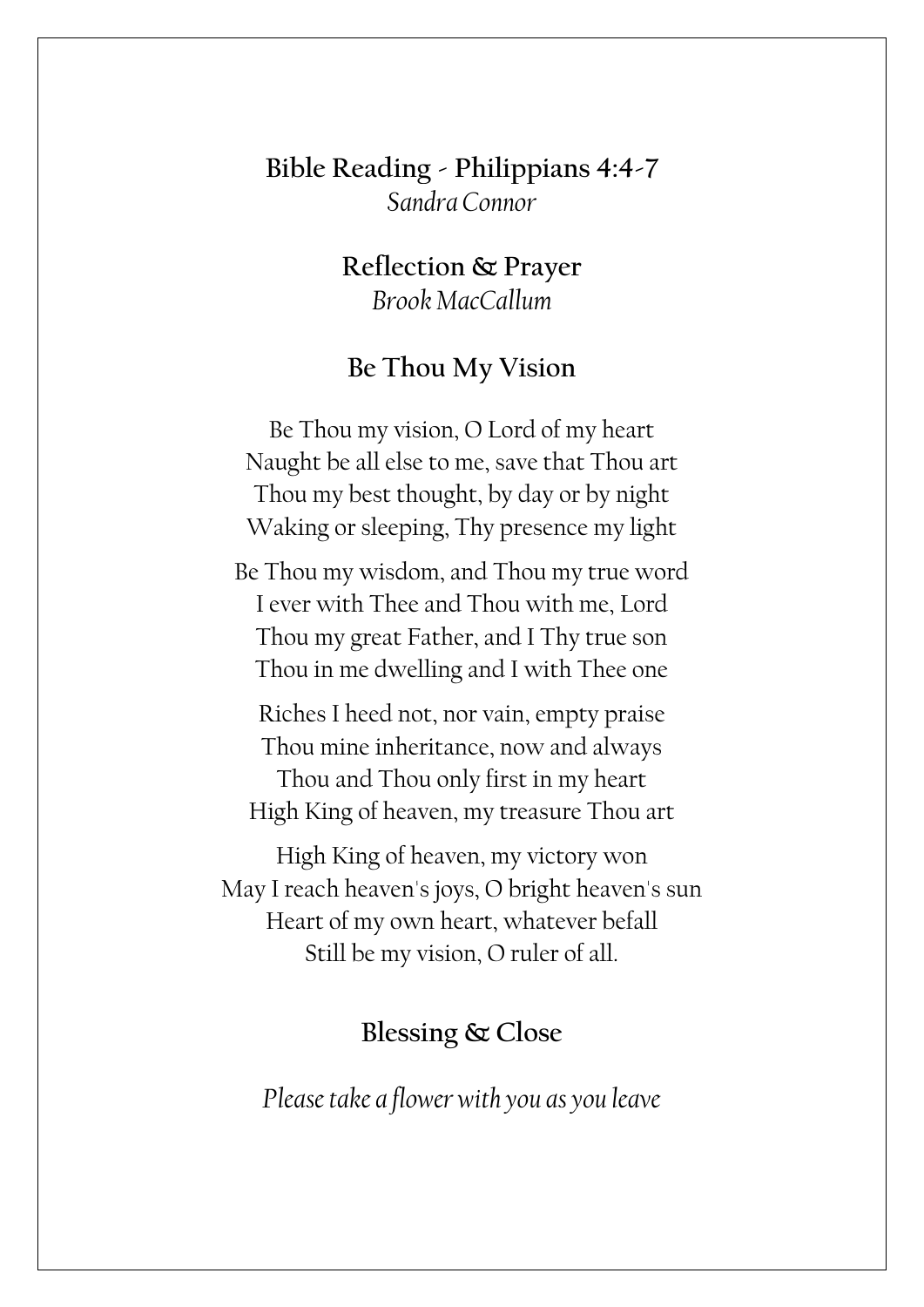

Joy's family would like to express their thanks for attending this service today and for your kind words of sympathy and support. They hope you will join them to enjoy refreshments and share memories of Joy at

Blandford Bowls Club, Milldown Road, Blandford Forum DT11 7DD